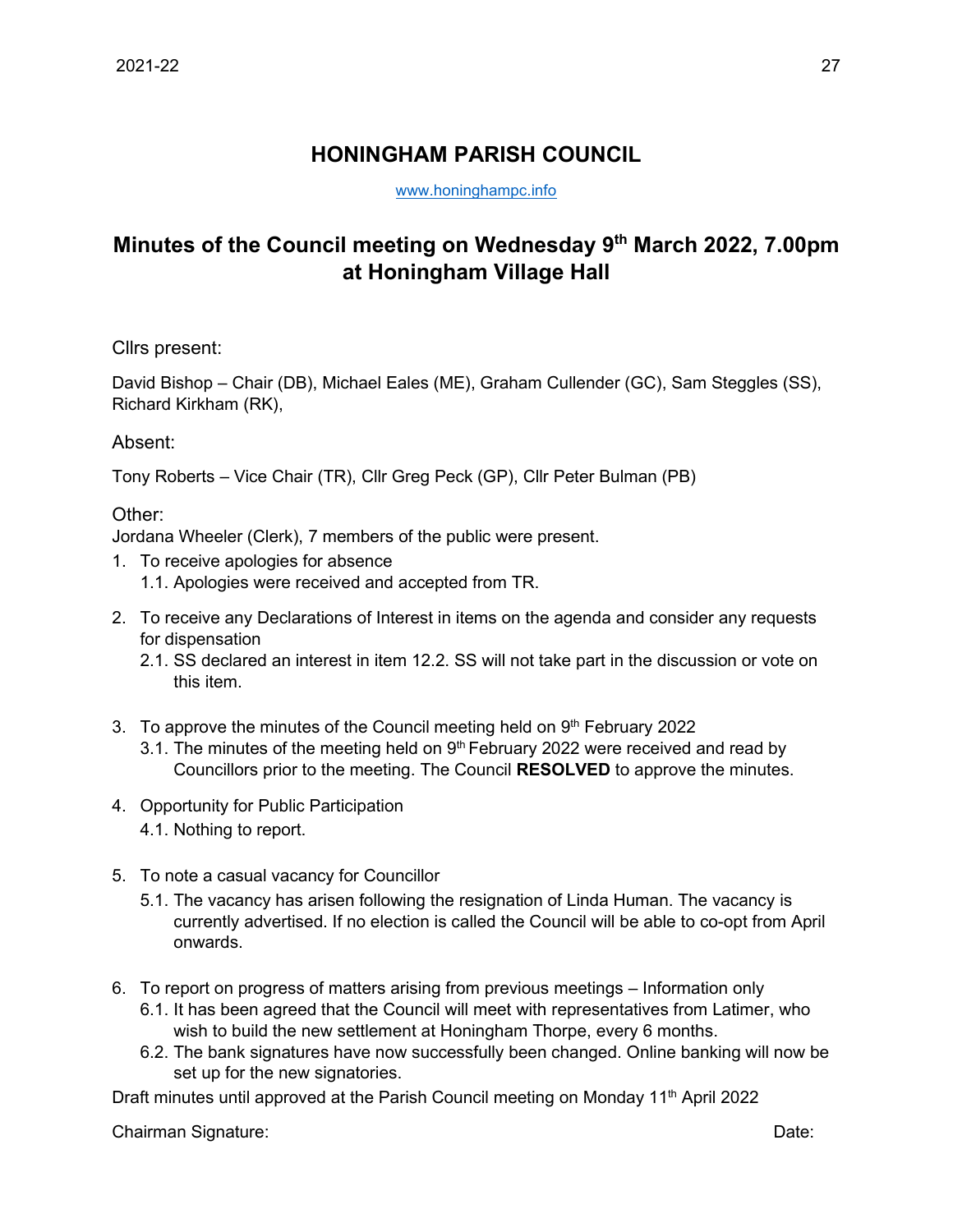- 6.3. A new rota for the SAM2 shared speed cameras has been issued with each of the 5 Council's being on a 6 week rotation.
- 7. To consider applications to the Council Grant Scheme
	- 7.1. There have been no applications to the grant scheme this year. The Clerk is aware of one application expected in the next few months. The Council **RESOLVED** to allocate the unspent £500 budget from the grant scheme into the Council's named reserves for 2022-23 for future applications to the Grant Scheme.
- 8. To consider a request to make a donation to The Ramblers Association for recent footpath improvements on public footpath FP4
	- 8.1. Footpath FP4 is locally know as the fen and runs between Mill Lane and Berrys Lane. A resident suggested a donation be made following The Ramblers Association making improvements to some sections of the footpath including replacing a bridge and installing a section of boardwalk. RK noted the route was now more useable in the winter and was a good route for walkers/runners and he would welcome more improvements in the future. The Council **RESOLVED** to donate £100 to The Ramblers Association. This will be funded via unspent budget from the Bowls Club grass cutting budget.
- 9. Finance To review and approve the bank reconciliation for Jan-Feb 2022 and approve payments for the following:

The donation to the Parish Pump had been on hold. The Clerk has still been unable to verify details of who to make a donation to. The Council **RESOLVED** to withhold payment 9.1 to the Parish Pump for 2021-22.

|     | Description                                                                     | Payment<br>Type/Cheque<br><b>Number</b> | amount  |
|-----|---------------------------------------------------------------------------------|-----------------------------------------|---------|
| 9.1 | Donation to Parish Pump                                                         | Not made                                | £200.00 |
| 9.2 | Donation to Village Hall                                                        | 100439                                  | £200.00 |
| 9.3 | Honingham Village Hall Management Committee<br>- Hall hire for meetings 2021-22 | 100438                                  | £72.00  |
| 9.4 | Norfolk Parish Training & Support - Subscription<br>fee 2021-22                 | 100440                                  | £93.30  |
| 9.5 | Donation to CPRE                                                                | 100441                                  | £250.00 |
| 9.6 | Donation to The Ramblers Association (NR) -<br>maintenance to FP4               | 100443                                  | £100.00 |
| 9.7 | Jordana Wheeler - Expenses Feb 22                                               | 100437                                  | £1.69   |

The Council **RESOLVED** to approve all remaining payments (9.2-9.7).

Draft minutes until approved at the Parish Council meeting on Monday 11<sup>th</sup> April 2022

Chairman Signature: Date: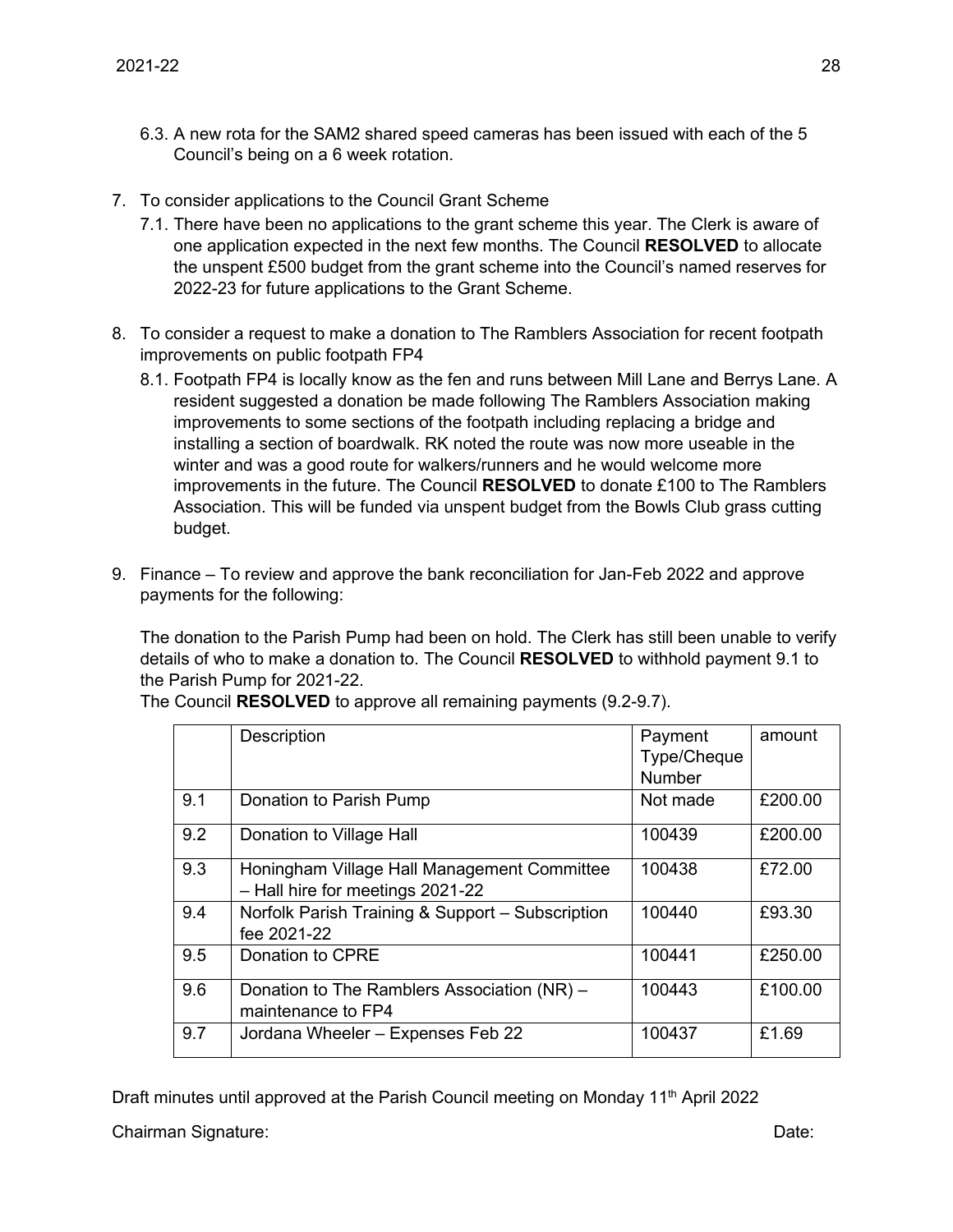- 10. To receive an update from the latest Norwich Western Link/A47 Local Liaison group meeting
	- 10.1. RK attended the meeting. The new route for the Norwich Western Link (NWL) is being finalised following discussions with local landowners. This is being moved due to local bat colonies. Other data is being collected in the area to inform design of the viaduct. Further details are expected in May.
	- 10.2. National Highways were unable to provide details on any impacts to the design of the Wood Lane junction if the NWL is not built. Some Councils suggested Berrys Lane is left open if the NWL is not built. There is still significant concern about the lack of a 'plan B' for the impact of traffic on Taverham Road is the NWL is delayed further.
	- 10.3. Many local Councils felt frustrated about the lack of impact their participation in the A47 DCO public examination process had on the process. It was felt support from the local MP was also needed.
	- 10.4. A representative from National Highways is presenting at another local parish council meeting soon. The Council requested a presentation to be arranged for Honingham.

**ACTION** – Clerk to share details of local council meeting and arrange a meeting with National Highways for Honingham

- 11. To consider whether to host or support a village platinum jubilee event
	- 11.1. DB summarised events which were held in the village for the diamond jubilee in 2012. Councillors felt it was too late to organise a large event similar to past celebrations. A resident had offered space for a possible picnic for the jubilee.
	- 11.2. The Council **RESOLVED** to plant a tree for the jubilee. ME offered to donate the tree, which would need to be planted in the autumn. A plaque will also be installed. The location of planting will be confirmed nearer the time.
- 12. To consider a response to the following planning application:
	- 12.1. Application 20211335 New access road, Food Enterprise Park, Colmans Close, Honingham (revised information)

The Council were concerned the proposed gates would not prevent access to the new access road if left open. Under the terms of the LDO for the Food Hub Blind Lane should be closed therefore this application goes against this agreement. There are more suitable points of access such as via the new road to the north of the site proposed as part of the dualling of the A47. The Council **RESOLVED** to object to application 20211335.

12.2. Application 20220165 – Retrospective application for use of agricultural building as farm shop and kitchen restaurant with ourside seating area, The Goat Shed, Colton Road, Honingham

The Council **RESOLVED** they had no objections to application 20220165.

- 13. To review and adopt the following updated policies and documents:
	- 13.1. Asset Register The Clerk noted the items removed included from sale of bowls club equipment. There were no additions or other changes. SS queried if the reduced

Draft minutes until approved at the Parish Council meeting on Monday 11<sup>th</sup> April 2022

Chairman Signature: Date: